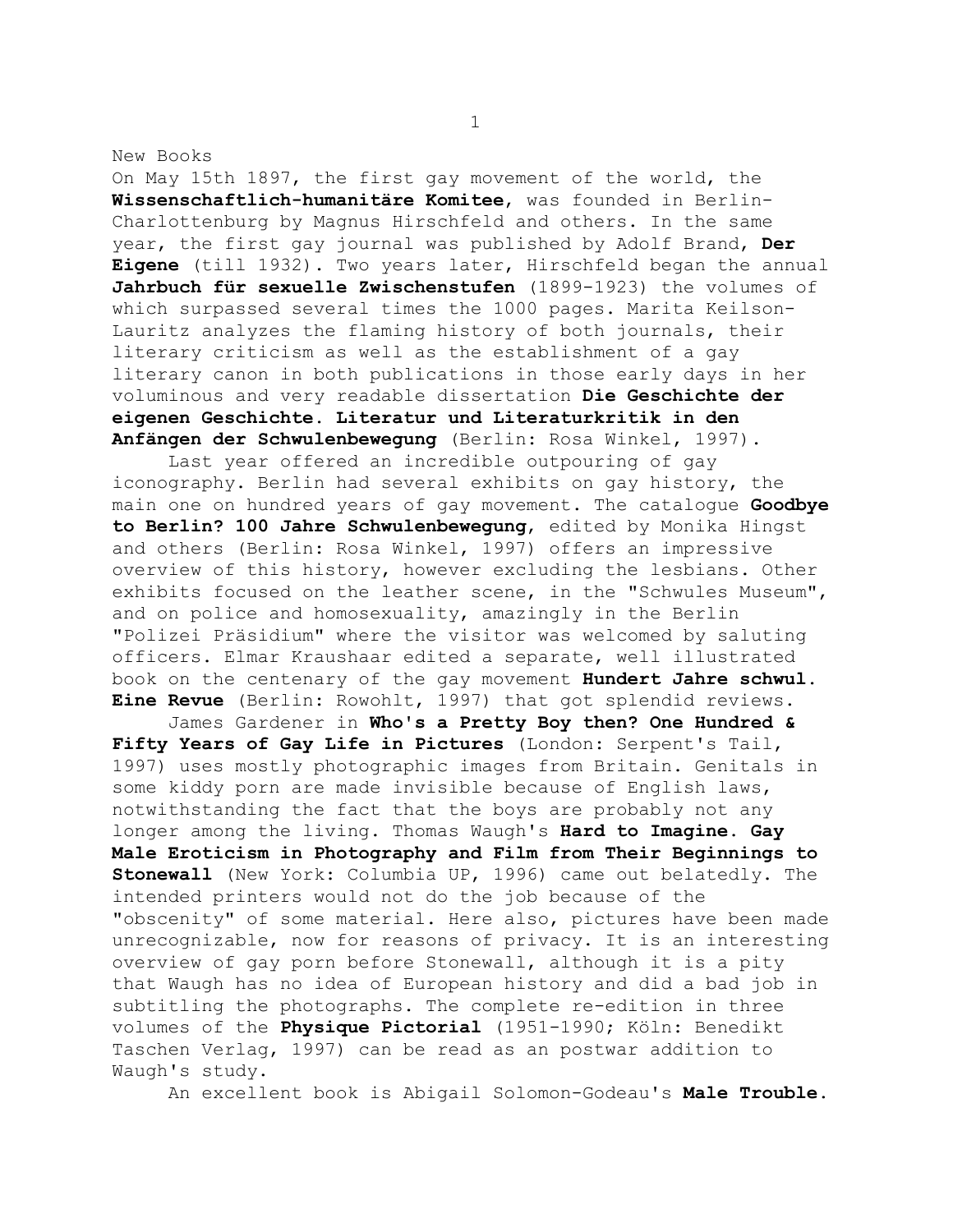**A Crisis in Representation** (London: Thames and Hudson, 1997) on male nudes in French art between 1780 and 1850, with numerous beautiful illustrations. She attributes the rise of the male nude not so much to the revival of ancient art, but to the strengthening of male domination and the development of new ideals of masculinity after the French revolution.

 Queer images offer queer space, another upcoming topic in queer studies. Aaron Betsky's **Queer Space. Architecture and Same-Sex Desire** (New York: William Morrow, 1997) looks nice because of the many pictures, but is disappointing because of its superficiality. A better introduction offers **Queers in Space. Communities, Public Places, Sites of Resistance** (Seattle: Bay Press, 1997), edited by Gordon Brent Ingram, Anne Marie Bouthillette and Yolanda Retter. The so-called Dangerous Bedfellows focus in **Policing Public Sex** (Boston: South End Press, 1996) on New York. One article gives an interesting overview of the city's porn laws that turned seedy Times Square into respectable Disney family Land. Public space becomes clearly one of the most important topics on the political agenda of sex movements. This is also a topic in **Creating a Place for Ourselves. Lesbian, Gay and Bisexual Community Histories** edited by Brett Beemyn (New York/London: Routledge, 1997) which offers an overview of queer communities, to my regrets only for the United States. The book includes older essays of Chauncey on Times Square, NY, in its sleazy period, Esther Newton on Cherry Grove, Elisabeth Kennedy & Madeline Davis on Buffalo, and new ones by Nan Alamilla Boyd on San Francisco and Tim Retzloff on Philadelphia who both announce a book on their topic.

 Lynne Segal has nothing on the essential topic of space in the book she edited **New Sexual Agendas** (New York: NYUP, 1997), except for an astonishing article on the Lesbian Avengers by Anna Marie Smith. The book gives an overview of postmodern sexual politics, important but too academic. Alan Sinfield concludes "we" have to do more subcultural work, but he explains in no way what that means. The special gay and lesbian issue of **Sociologies et Sociétés** XXIX:1 (printemps 1997) edited by Line Chamberland, all in French, is also quite academic, but more innovative in particular because of a wider range of cultures discussed.

 The field of sexual and queer studies is quickly expanding, so the world needs overviews and introductions. Joseph Bristow did **Sexuality** (London: Routledge, 1997) and Annamarie Jagose **Queer Theory. An Introduction** (New York: NYUP, 1996), both concise and readable books. Bristow pays too much attention to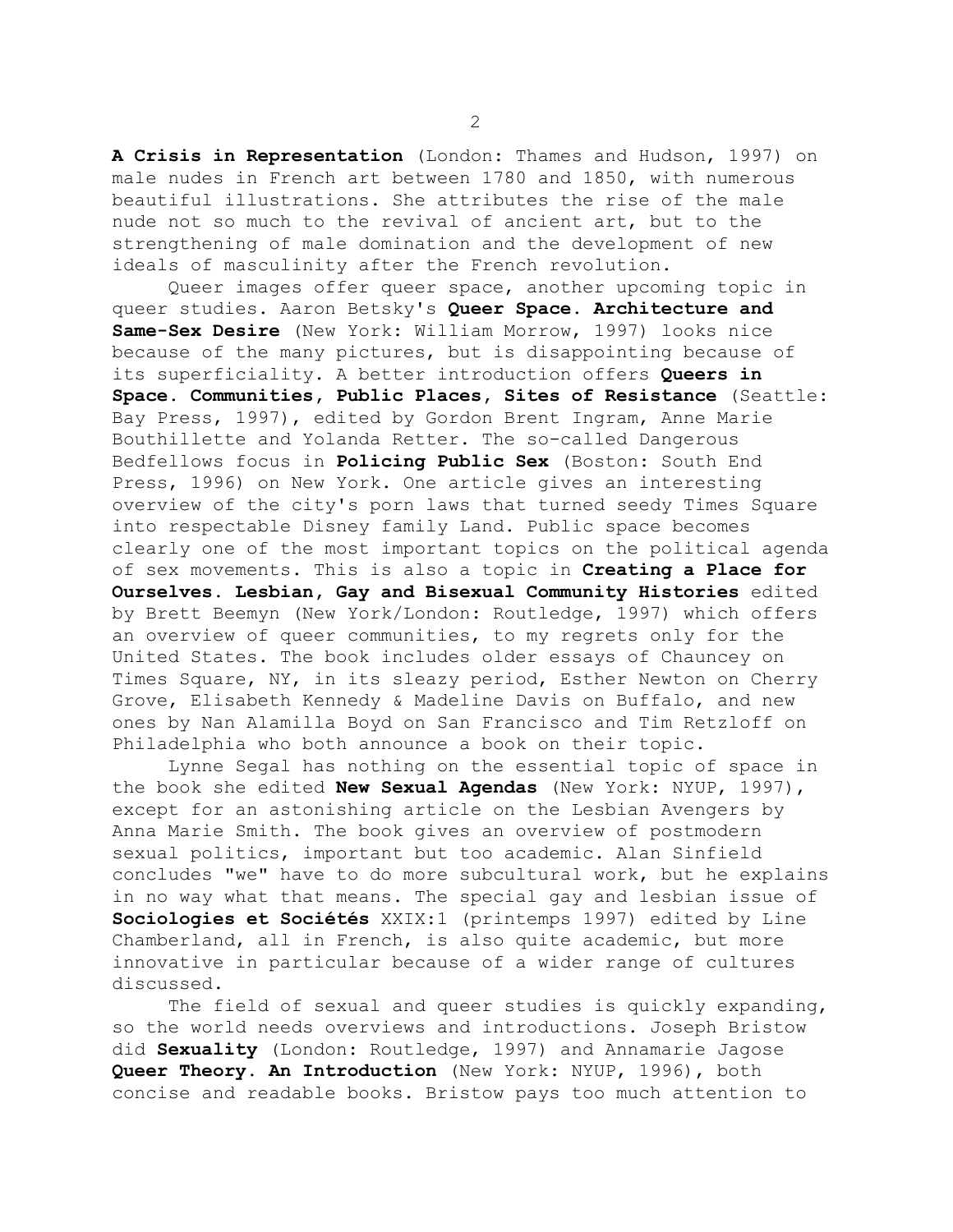Freudian and Lacanian theory to my taste but others might like it. Both books have an Anglosaxon bias and completely neglect non-anglosaxon contributions except for (translated) "great masters" as Michel Foucault which does not seem very politically correct. An impressive overview of gay and lesbian studies in the States are two grand volumes of interesting and readable essays edited by Martin Duberman, **A Queer World. The Center for Gay and Lesbian Studies Reader** and **Queer Representations. Reading Lives, Reading Cultures** (New York: NYUP, 1997, 705 and 400 pp).

 Impressive is also the 1997 Lesbian and Gay Studies list of Routledge which announces many promising titles. The funniest book might be **The Eight Technologies of Otherness** edited by Sue Golding. These technologies are curiosity, noise, cruelty, appetite, skin, nomadism, contamination and dwelling. Very desirable seem also **Social Perspectives on Lesbian and Gay Studies** edited by Peter M. Nardi & Beth E. Schneider; **Women, Men and Eunuchs. Gender in Byzantium** edited by Liz James; **The Passionate Camera. Photography and Bodies of Desire** edited by Debora Bright; **Language and Desire. Encoding Sex, Romance and Intimacy** edited by Keith Harvey and Celia Shalom and **Playing with Fire. Queer Politics, Queer Theories** edited by Shane Phelan.

 Also in Slovenia gay and lesbian studies are getting from the ground. Andrej Luksic edited **Gejevske in lezbicne studije** (Ljubljana: Univerze, 1995) and Suzana Tratnik & Natasa S. Segan **Zbornik o lezbicnem gibanju na Slovenskem, 1984-1995** (Reader of the lesbian movement in Slovenia; Ljubljana: SKUC, 1995). Other new books on sex from former Yugoslavia are mostly medical (Thanks to Bogdan Lesnik for this information).

 Robert Richmond Ellis' **The Hispanic Homograph. Gay Self-Representation in Contemporary Spanish Autobiography** (Urbana/ Chicago: University of Illinois Press, 1997) offers a lucid overview of gay writing in Spain that is very helpful for someone who does not know the language. It seduced me to read some of the discussed books. Thanks to authors as Paul Julian Smith with **Vision Machines. Cinema, Literature and Sexuality in Spain and Cuba, 1983-1993** (London: Verso, 1996) and David William Foster & Roberto Reiss who edited **Bodies and Biases: Sexualities in Hispanic Cultures and Literature** (Minneapolis: University of Minnesota Press, 1996) the Ibero-Latin world gets quite some attention in gay and lesbian studies. Earlier works of Joseph Carrier on Mexico, Ian Lumsden on Cuba and Mexico, and Richard Parker, Peter Fry and Rommel Mendès-Leité on Brazil have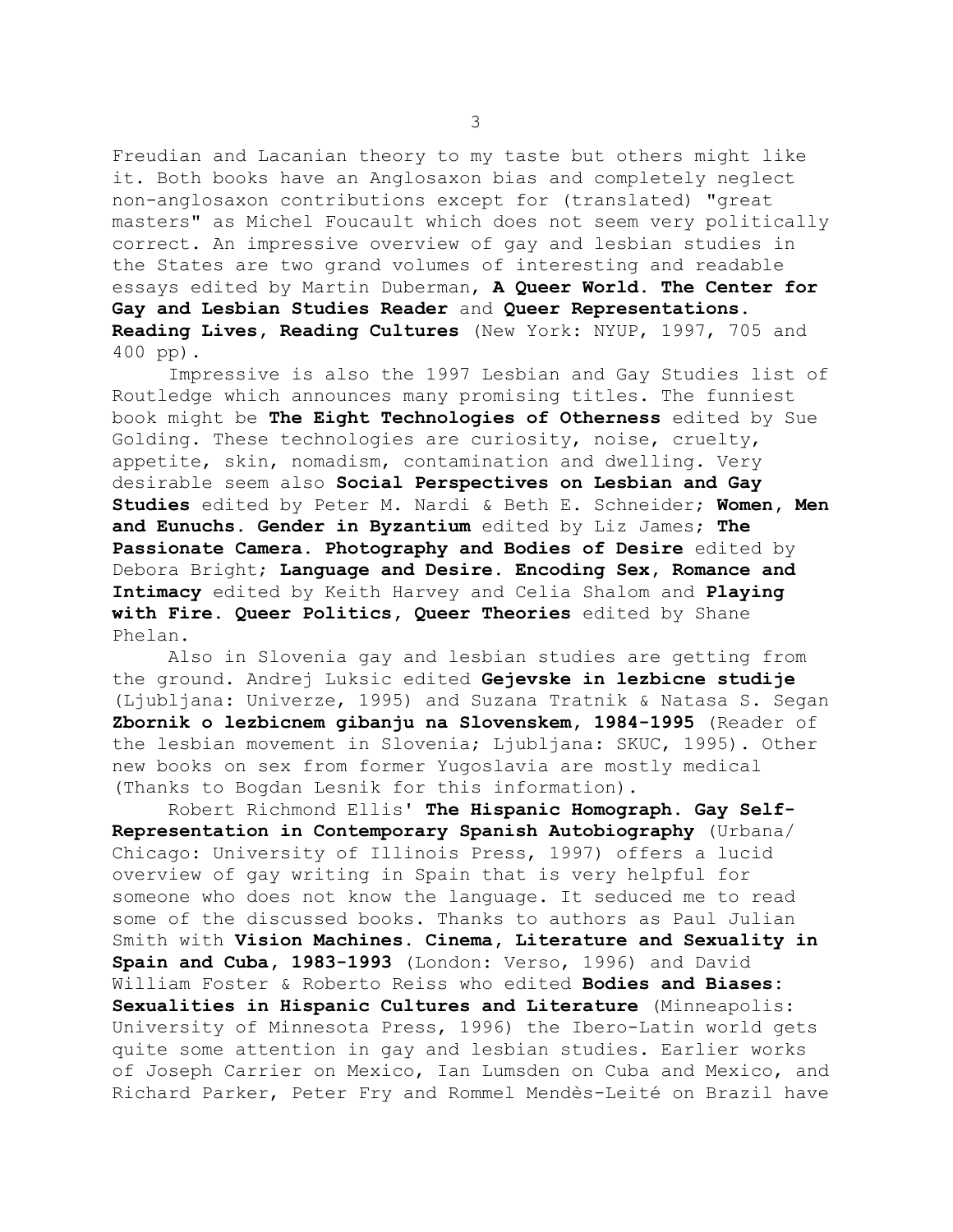opened up Latin-America. An historical-anthropological overview proffers **Sex and Sexuality in Latin America** edited by Daniel Balderston and Donna J. Guy (New York: NYUP, 1997). Themes are sexual identities, policing sexualities and family values.

 In France, Europride raised a surprising discussion on queer studies. Frederic Martel who wrote a detailed but biased history of the gay movement **Le rose et le noir. Les homosexuels en France depuis 1968** (Paris: Seuil, 1996), questioned the quality of queer studies while famous sociologist Pierre Bourdieu affirmed it. Although gay scholarship is not well developed in France, Patrick Cardon has tried to promote it in the series "Université" from his gay press GayKitschCamp. The two men most active in the field in France, Rommel Mendès-Leité and Pierre-Olivier de Busscher, wrote together **Back-rooms. Microgéographie "sexographique" de deux back-rooms parisiennes** (Lille: GKC, 1997) on a fascinating topic that needs more sociological attention. Mendès-Leité also contributed to the bisexual boom with **Bisexualité. Le dernier tabou** (Paris: Calmann-Lévy, 1996). For those who do not read French, **Homosexuality in Modern France** (New York/Oxford: OUP) edited by Jeffrey Merrick and Bryant T. Ragan Jr. offers a nice introduction in French queer history.

 Anne-Marie Sohn's **Du premier baiser à l'alcôve. La sexualité des Français au quotidien (1850-1950)** (Paris: Aubier, 1996) is an wonderful history that gives detailed information on sexual acts. Using criminal archives and autobiographical material, she offers a picture of sexual relations that are often pleasant with some taboos and violences. Heterosexual anal sex is except for one late case absent from her material. Oral sex, kissing and nudity are abhorred in the nineteenth century, but become more widely accepted after the first world war. People are not afraid of venereal diseases which are rampant, but much more of pregnancies. The most used methods of contraception are onanism and abortion the numbers of which rise very quickly after 1900. Gay and lesbian sex is not strongly tabooed, but incest, relations with children and bestiality are. The age of consent rises from 11 in 1832, to 13 in 1863 and to 15 in 1945, against the trend that children are ripening sexually on an earlier age. Sohn points to the absence of a sexual market which forces many people into celibacy. The sexual revolution starts according to her in the 1880s, with women in the leading roles because they had to transgress more social taboos than men. Her book may be not very theoretical, but amazes because of funny and grisly data.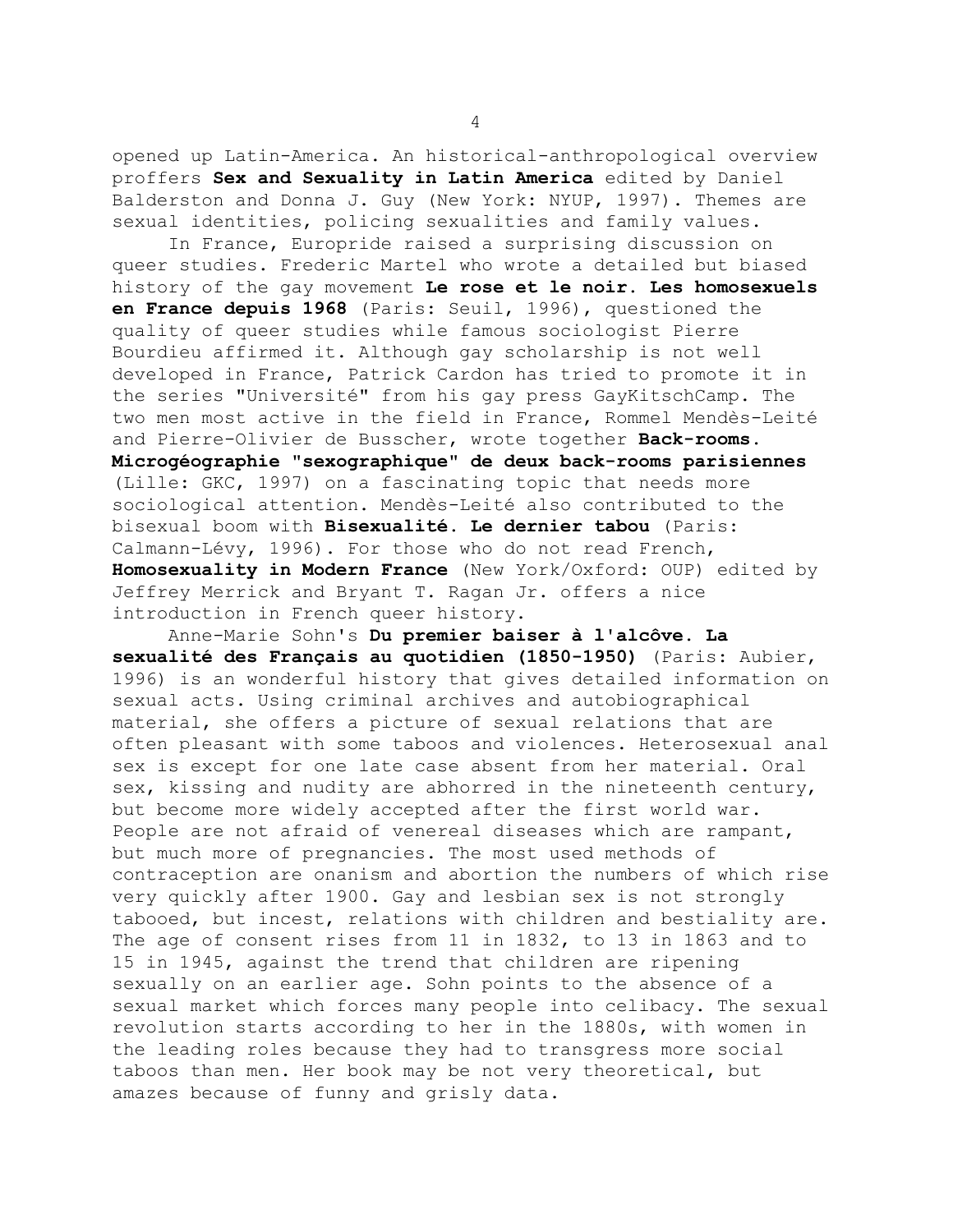The Netherlands is quite active in the field of the history of prostitution and sodomy. The European Center at Harvard housed this spring a small conference devoted to 'Sexuality and the State in the Netherlands'. Joyce Outshoorn discussed contemporary regulations of prostitution, and I the question how liberal the Netherlands nowadays is. Petra de Vries summarized her dissertation that she defended some weeks later: **Kuisheid voor mannen, vrijheid voor vrouwen. De reglementering en bestrijding van prostitutie in Nederland, 1850-1911** (Chastity for men, freedom for women. The regulation and combating of prostitution in the NL; Hilversum: Verloren, 1997). With Lotte van de Pol's **Het Amsterdams hoerdom. Prostitutie in een vroegmoderne stedelijke samenleving, 1650-1800** (Amsterdams's whoredom. Prostitution in a premodern urban society; Amsterdam: Wereldbibliotheek, 1996) and Gail Pheterson's **The Prostitution Prism** (Amsterdam: Amsterdam UP, 1996) that is however not only about Holland, there is now a rather complete overview of the history and politics of prostitution in the Netherlands since the seventeenth century.

 The history of Dutch sodomy is covered in three studies. After Dirk Jaap Noordam's **Riskante relaties. Vijf eeuwen homoseksualiteit in Nederland, 1233-1733** (Hilversum: Verloren, 1995) and Theo van der Meer's **Sodoms zaad in Nederland. Het ontstaan van homoseksualiteit in de vroegmoderne tijd** (Nijmegen: SUN, 1995) recently appeared posthumously Leo J. Boon's **'Dien godlosen hoop van menschen'. Vervolging van homoseksuelen in de Republiek in de jaren dertig van de achttiende eeuw** (Amsterdam: De Bataafsche Leeuw, 1997). Noordam researched the period 1233-1733, but certainly not completely. He found for the period before 1730 about 100 court cases of sodomy, most of men involved in anal sex. Half of them were executed. According to Boon, in the period of 1730-1732, 174 men were arrested for sodomy of whom 91 got the capital punishment while another 7 died in their cell, because of torture or suicide. Many more sodomites went in exile to escape prosecution. Until 1803, approximately another 100 men were executed for sodomy. Although Boon found only for one court definite proof of misbehaviour by the authorities, this "grand persecution" fitted otherwise very well in the spirit of the era that sharply condemned sodomy. Even the sodomites themselves felt guilty and denounced their partners before mounting the scaffold. Van der Meer focuses on the question whether these men already had a homosexual identity. Although he affirms this for the late eighteenth century, all depends on definition. If we use his own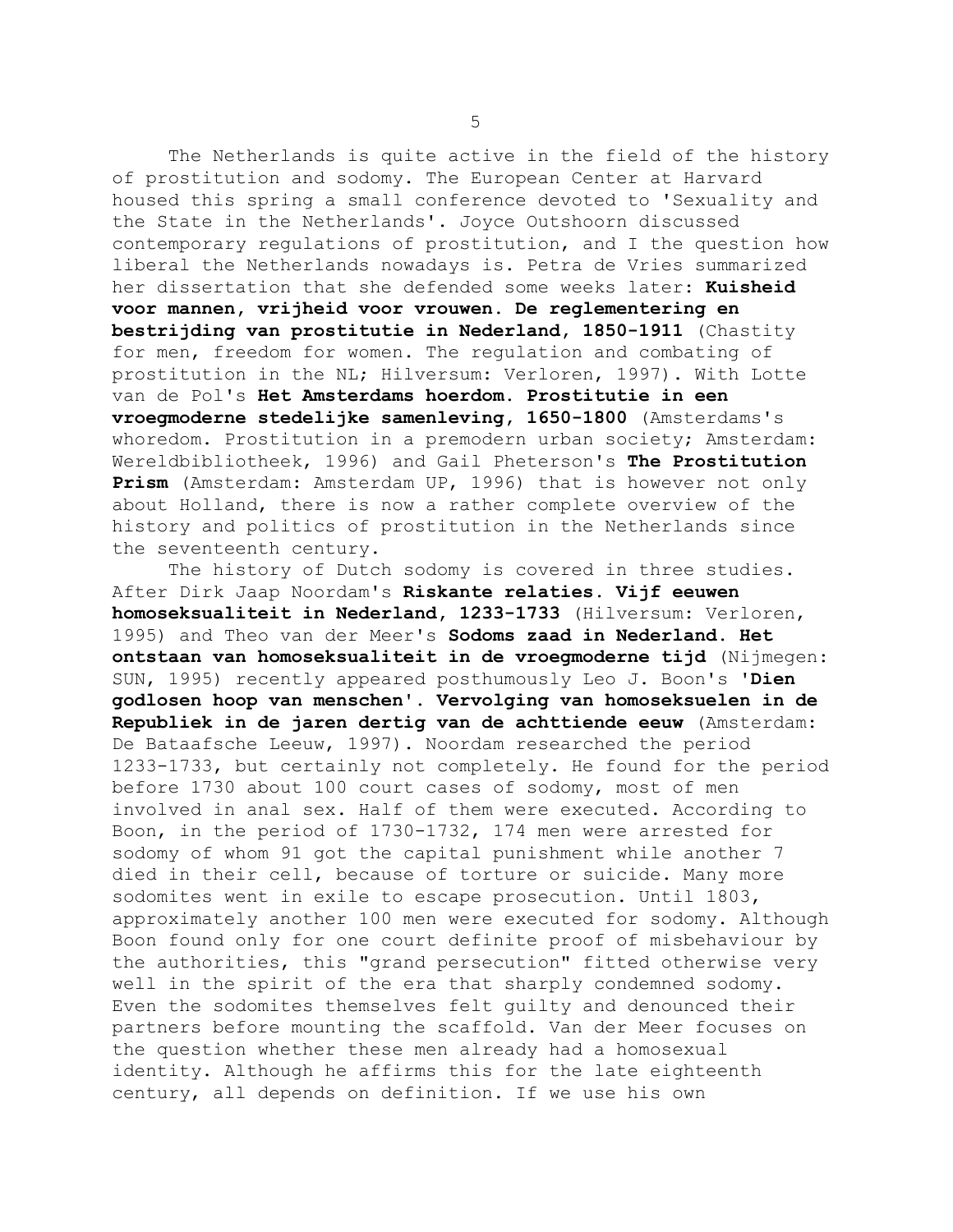definition, a "desire for same-sex contacts", it is according to me of all ages and cultures. If a homosexual identity however implies a self-conscious and public choice for same-sex relations with men of similar age and preference, excluding heterosexual marriage, and if that identity is widely recognized both among men involved in same-sex behaviours, authorities and the general population, the answer is definitely no even for the late nineteenth century. With three books, we now know a lot about the prosecution, but nothing about such themes as artistic representations of male love that certainly existed, and also nothing about the intriguing "socratic war" that started in Holland in 1769, as earlier in Germany, with the main question if idealized Socrates was a foul pederast. And because the three books have been written without knowledge of the others, we also miss a concise overview.

 An important question in this history is at what point men with homosexual interests were considered to be effeminate, or as Trumbach described them, became "queens". Noordam holds so for the late seventeenth century, while Van der Meer sees a progressive history of the development of a homosexual identity from the late seventeenth to the late nineteenth century. The following question becomes when and how lesbian interests started to be constructed. Gender inversion was quite common for women since the seventeenth century, but had more to do with desires to enter male worlds than with sexual desires for women. Geertje Mak in her **Mannelijke vrouwen. Een studie naar de veranderende grenzen van sekse in Europa in de negentiende eeuw** (Amsterdam: Boom, 1997) discusses the change from gender positions to gender identities in the nineteenth century, but makes clear how different it worked out for women and men. Men got the possibility to separate gender and sexuality, and to choose between homosexuality or transvestism, while "manly women" such as lesbians or cross-dressers, had no such choice because women were defined by their sexuality and could not separate sexual and gender identity. Therefor, a lesbian identity developed much slower than a gay identity.

 The intricacies of sex and gender are also explored in **Thamyris** (4:1) that invited Rajeswari Sunder Rajan to edit its **Gender in the Making. Indian Contexts** as contribution to the fiftieth celebration of Indian independence. Two articles discuss sexuality at length, "Virgin Mother, Beloved Other" on erotic undertones of Tamil nationalism by Sumathi Ramaswamy and "The Impossible Subject. Caste and Desire in the Scene of the Family" by Susie Tharu.